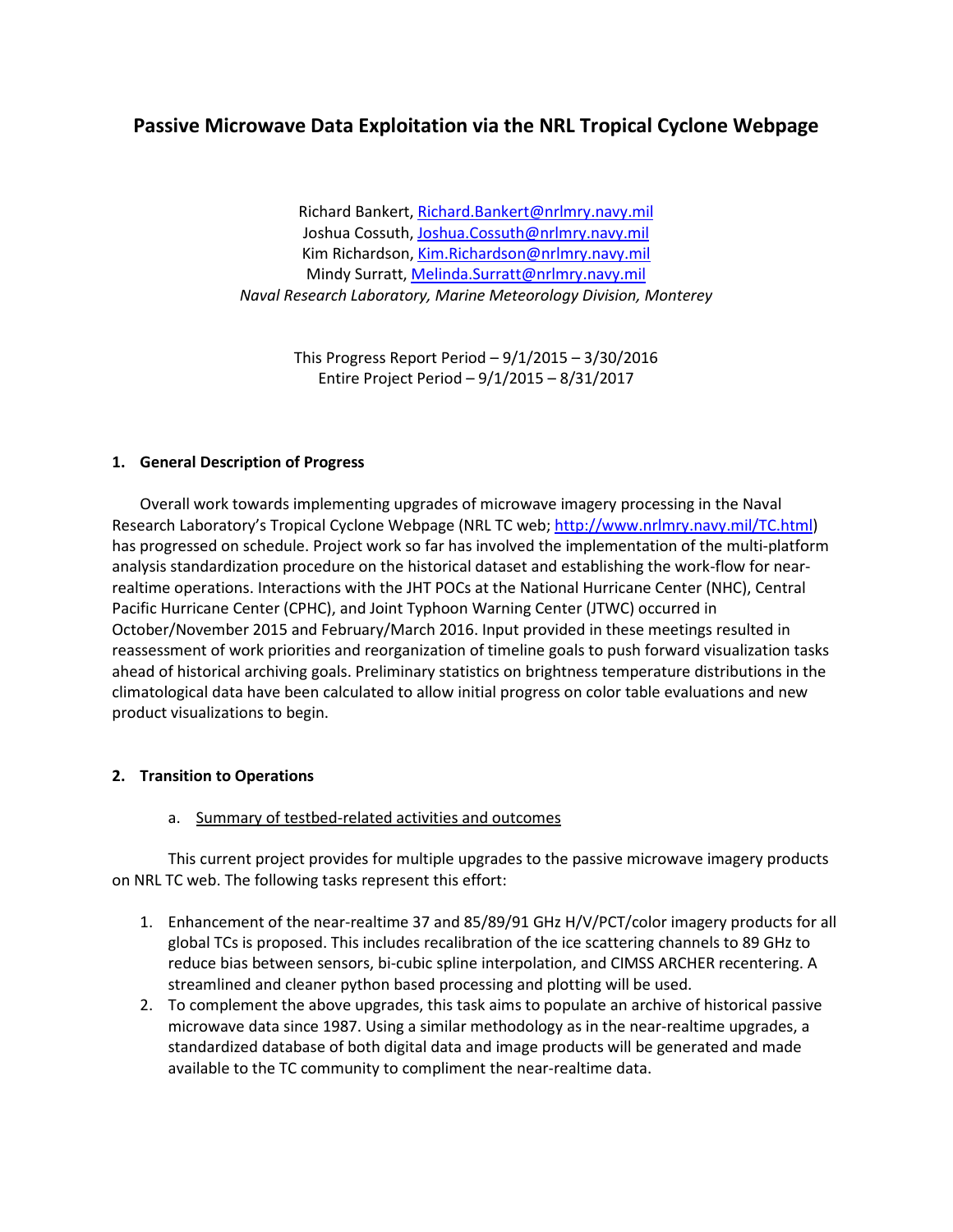- 3. Parallax of the storm based on feature heights and sensor scan angle can misrepresent the TC position. A study and application of a more sophisticated parallax correction scheme is proposed to provide increased confidence in the initialization of the TC center. This work will be achieved by analysis of TC centering and eye structure in co-located satellite radar vertical profiles and passive microwave imagery.
- 4. The color tables used to visualize the TC were subjectively developed based on a small sample of cases observed by the SSM/I. Resolution and frequency changes since that time necessitate an expanded and quantitative revisiting of this visualization.

Note that interaction with the JHT POCs has emphasized work on tasks 1 and 4, particularly with respect to processing other frequencies (such as 18 and 166 GHz) as well as improved RGB color product fusion between frequencies. Thus, timelines and work are rearranged to give priority to those tasks.

# b. What was transitioned?

First tests of new feature transitions at NRL TC web are planned for the upcoming hurricane season. This includes demonstration of work performed in tasks 1 and 4. These tests will be dynamic through the season, with products modified and/or added depending on feedback from JHT POCs.

# c. TRL\* current vs. start of project

*\*Technical Readiness Levels (TRLs) are defined below:*

- *TRL 1: Basic principles observed and reported*
- *TRL 2: Technology concept and/or application formulated*
- *TRL 3: Analytical and experimental critical function and/or characteristic proof-of-concept*
- *TRL 4: Component/subsystem validation in laboratory environment*
- *TRL 5: System/subsystem/component validation in relevant environment*
- *TRL 6: System/subsystem model or prototyping demonstration in a relevant end-to-end environment*
- *TRL 7: System prototyping demonstration in an operational environment*

*TRL 8: Actual system completed and "mission qualified" through test and demonstration in an operational environment* 

*TRL 9: Actual system "mission proven" through successful mission operations*

Start of project TRL:

- Task 1: TRL 3
- Task 2: TRL 2
- Task 3: TRL 2
- Task 4: TRL 2

Current project TRL:

- Task 1: TRL 5
	- o Components of microwave data standardization are coded. Python-based graphics are being tested. Near-realtime case studies of products and new channel visualizations have begun.
- Task 2: TRL 4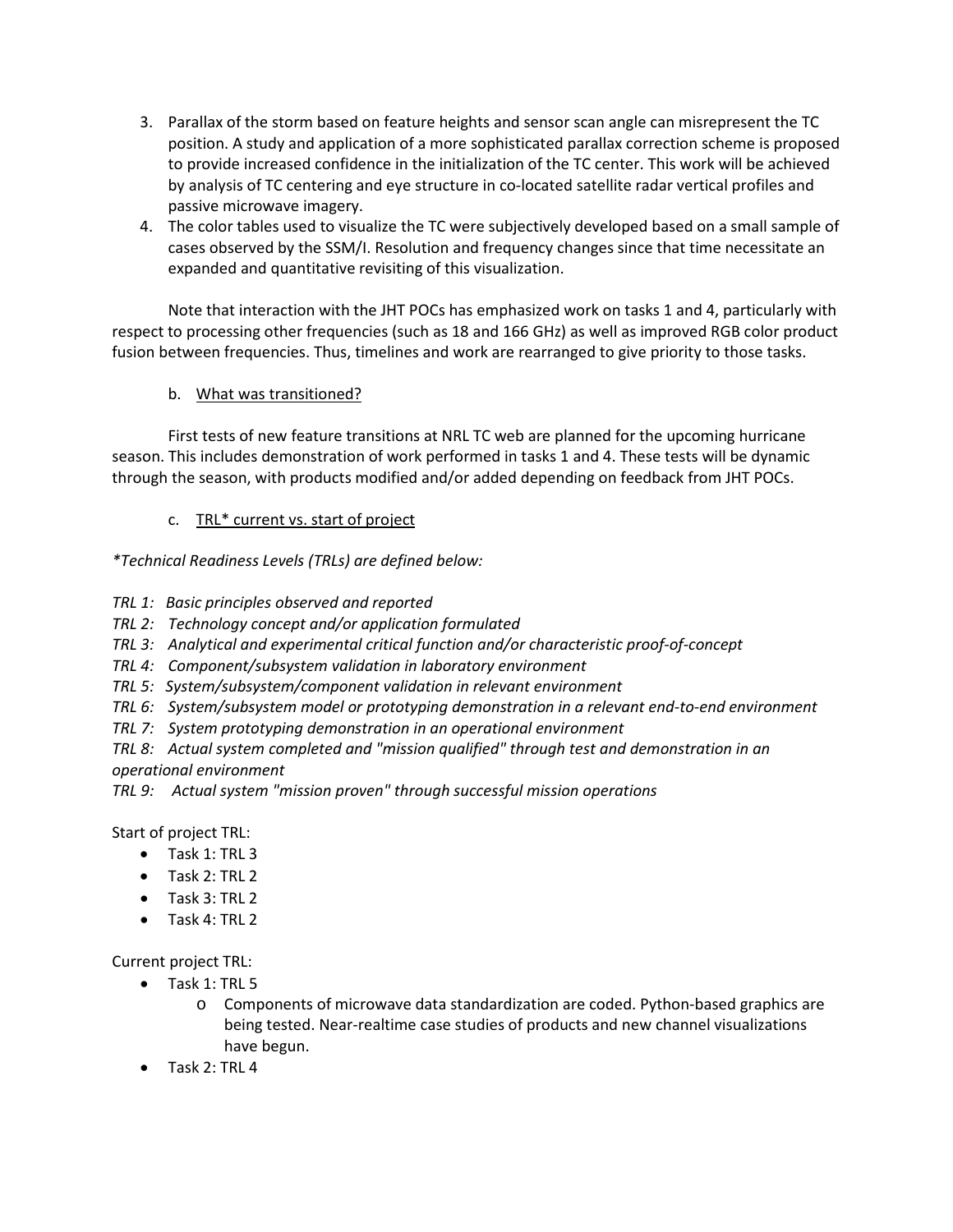- o Standardization and analysis procedure processed for historical cases. Work is set-up for generation of historical images, but efforts are currently deferred per POC requests.
- Task 3: TRL 2
	- o No change. Work to begin in Year 2.
- Task 4: TRL 3
	- o Preliminary analysis of statistical distributions of historical data has begun. Initial tests with alternate visualizations underway.

Tasks will be tested via NRL TC web, which represents a TRL 6/9 near-realtime operational product demonstration page.

d. Lessons learned

Not currently applicable

e. Next steps – future plans

Development is on schedule. Future steps will progress via the following revised timeline (amended using JHT POC feedback):

| 2015                |                                                                                                                                                         |
|---------------------|---------------------------------------------------------------------------------------------------------------------------------------------------------|
| <del>Sep-Dec:</del> | (Tasks 1 and 2) Process historical images and T <sub>B</sub> statistics                                                                                 |
| Nov:                | Interact with POCs at NOAA/NHC to assess operational needs                                                                                              |
| 2016                |                                                                                                                                                         |
| Jan-Apr:            | (Task 4) Perform statistical analysis on historical $T_B$ distributions and formulate revised<br>color table and ranges                                 |
| March:              | Present Mid-Year 1 results and collaborate at IHC                                                                                                       |
| April:              | Present and collaborate at AMS Tropical Conference                                                                                                      |
| May-Aug:            | (Tasks 1 and 4) Provide demos of standardization process, new color products, and new<br>channels for transition to realtime datasets.                  |
| Aug-Oct:            | (Tasks 1 and 4) Real-time tests of standardized data on NRL TC webpage                                                                                  |
| Sep-Dec:<br>Nov:    | (Task 3) Find, gather, and process all cases with satellite radar passes through TC center.<br>Interact with POCs at NOAA/NHC to evaluate updated goals |
| Nov-Dec:            | (Task 4) Revise, finalize color tables, ranges based on POC/IHC feedback                                                                                |
| 2017                |                                                                                                                                                         |
| Feb-Apr:            | (Task 2) Quality control and apply standardization process to historical data archive.                                                                  |
| March:              | Present Mid-Year 2 results and collaborate at IHC                                                                                                       |
| March-May:          | (Task 3) Develop statistics on radar profiles and microwave $T_{\rm B}$ , feature height parallax                                                       |
| May:                | (Task 2) Populate ftp archive with climatological netCDFs, images                                                                                       |
| July-Sep:           | (Task 3 and 4) Real-time tests of revised color tables and parallax correction scheme on<br>real-time NRL TC page images.                               |

Timeline is flexible. This project can be subject to further refinement should the JHT POCs request further emphasis in certain tasks.

i. Has it been approved for transition yet? Plans for future transition?

Not currently applicable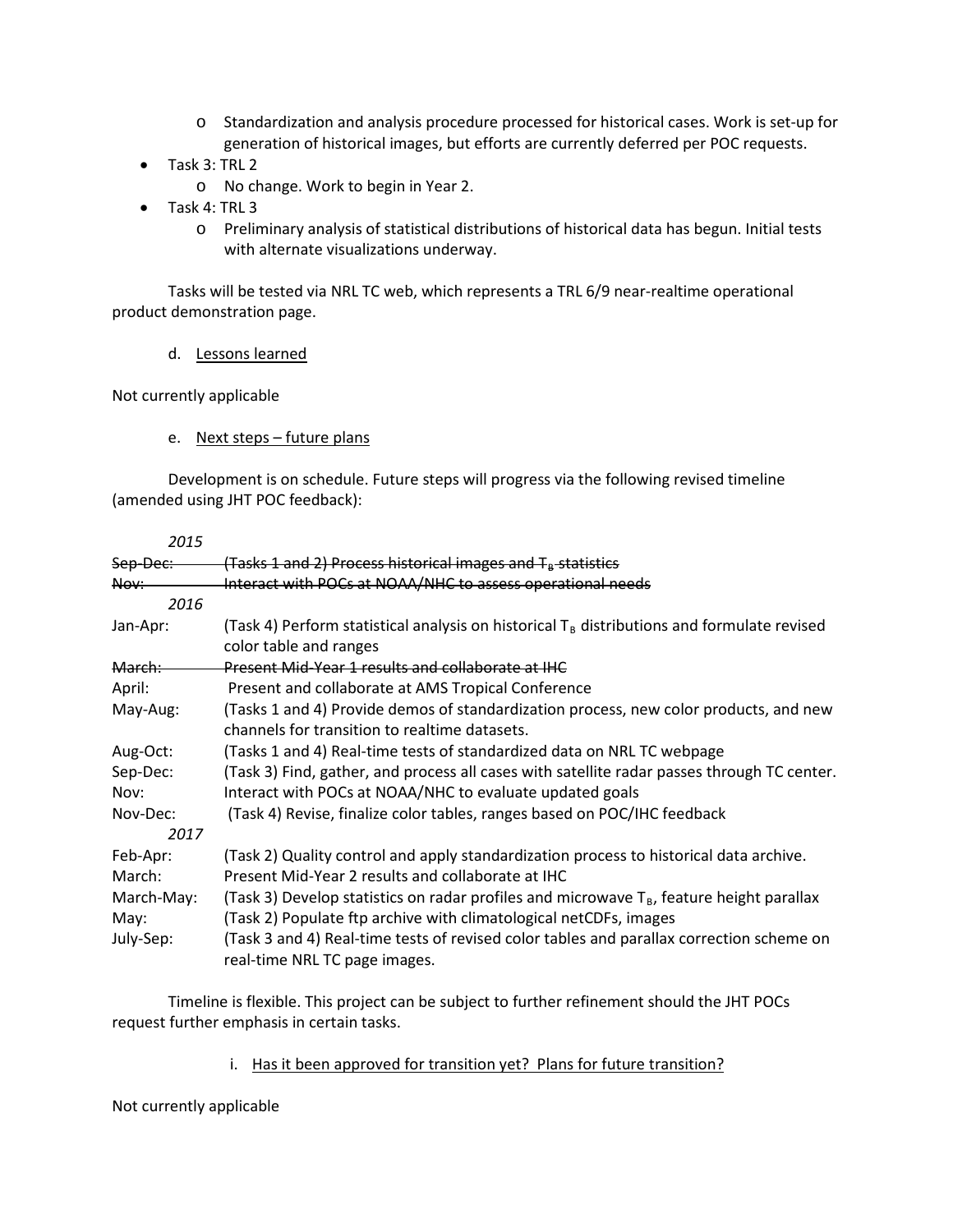#### **3. Milestones**

#### a. Completed

The passive microwave TC analysis standardization methodology as described in Task 1 has been coded and applied toward the goal of processing the brightness temperature statistics of historical imagery (Figure 1). Further, prototype imagery has been tested and generated to demonstrate new visualizations, color ranges, and channels (Figure 2). Finally, preliminary work on statistical analysis of historical cases is allowing refinement of color ranges to conform to observed physical distributions (Figure 3).

#### b. Not completed

The original goal of reprocessing the historical dataset and generating an archive of reference imagery in Year 1 has been moved to Year 2. This allows prioritization of the analysis of physical break points in brightness temperature statistics to inform new visualizations and channels (for example, as shown in Figures 2 and 3). Otherwise, all work is completed as scheduled in timeline milestones.

#### i. Reasons

Task 2 work was postponed at the request of JHT POCs in favor of pushing forward work with Tasks 1 and 4. Timeline is otherwise on schedule given reordering of priorities.

# ii. Mitigation plan

While current work is expected to continue at nominal pace, the details of this project are flexible so as to allow the JHT POCs breadth in pushing the work direction to prioritize certain operational needs. However, at this time, it is not expected that change in goals are needed.

#### **4. Publications**

a. Journal articles published

Not currently applicable

# b. Journal articles in process (what stage?)

Not currently applicable

- c. Other publications/presentations
- Cossuth, J., R. Bankert, K. Richardson, and M. Surratt, 2016: Passive Microwave Data Exploitation via the NRL Tropical Cyclone Webpage: JHT Project Status. *70th Interdepartmental Hurricane Conference/ Tropical Cyclone Operations and Research Forum*, Miami, FL, OFCM/NOAA.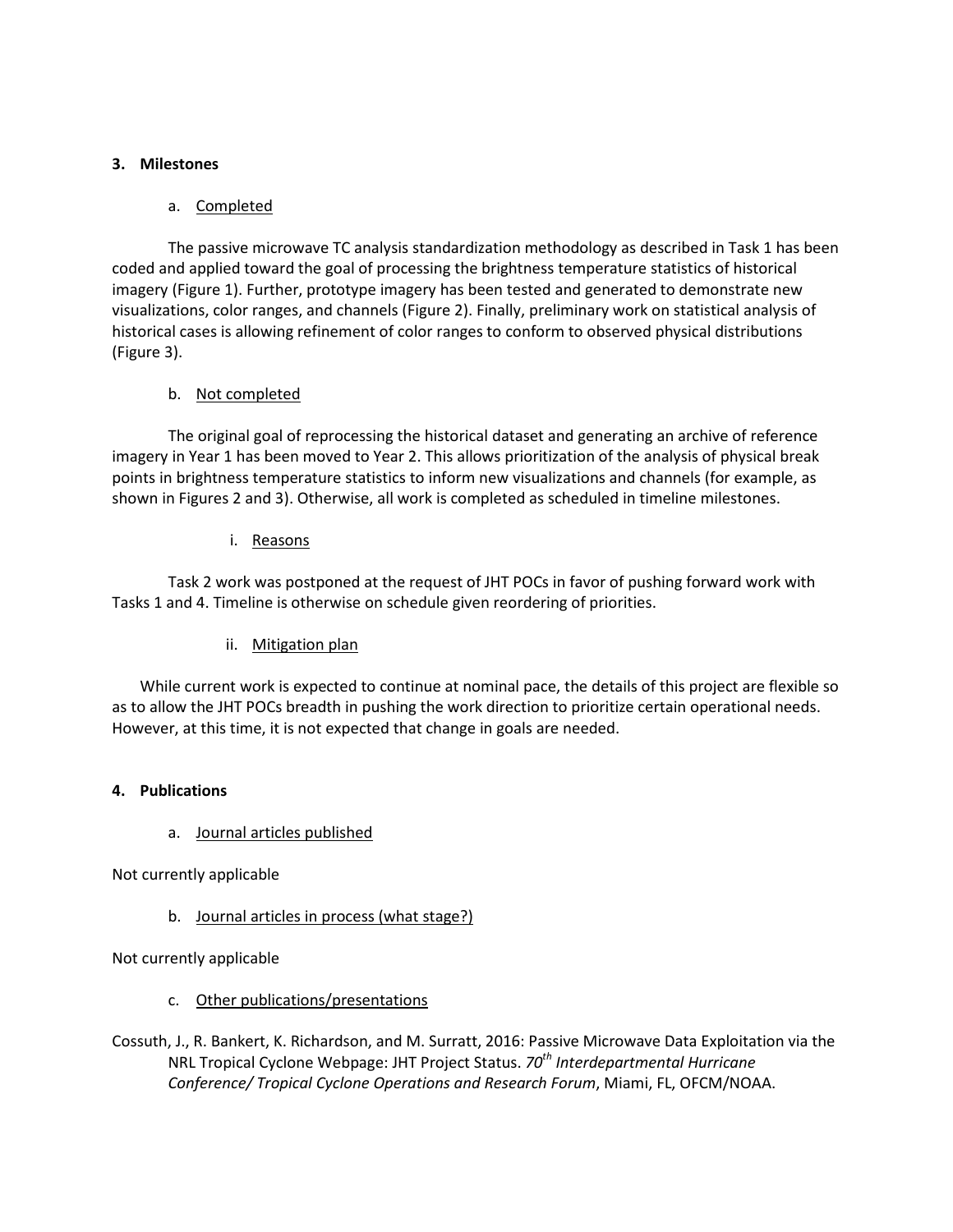Richardson, K. A., R. L. Bankert, and J. Cossuth, 2016: Naval Research Laboratory Tropical Cyclone Demonstration Web Page: Plans and Upgrades. Proceedings, 32nd Conf. on Hurricanes and Tropical Meteorology, San Juan, PR, Amer. Meteor. Soc., P185. [Available online at [https://ams.confex.com/ams/32Hurr/webprogram/Paper292706.html.](https://ams.confex.com/ams/32Hurr/webprogram/Paper292706.html)]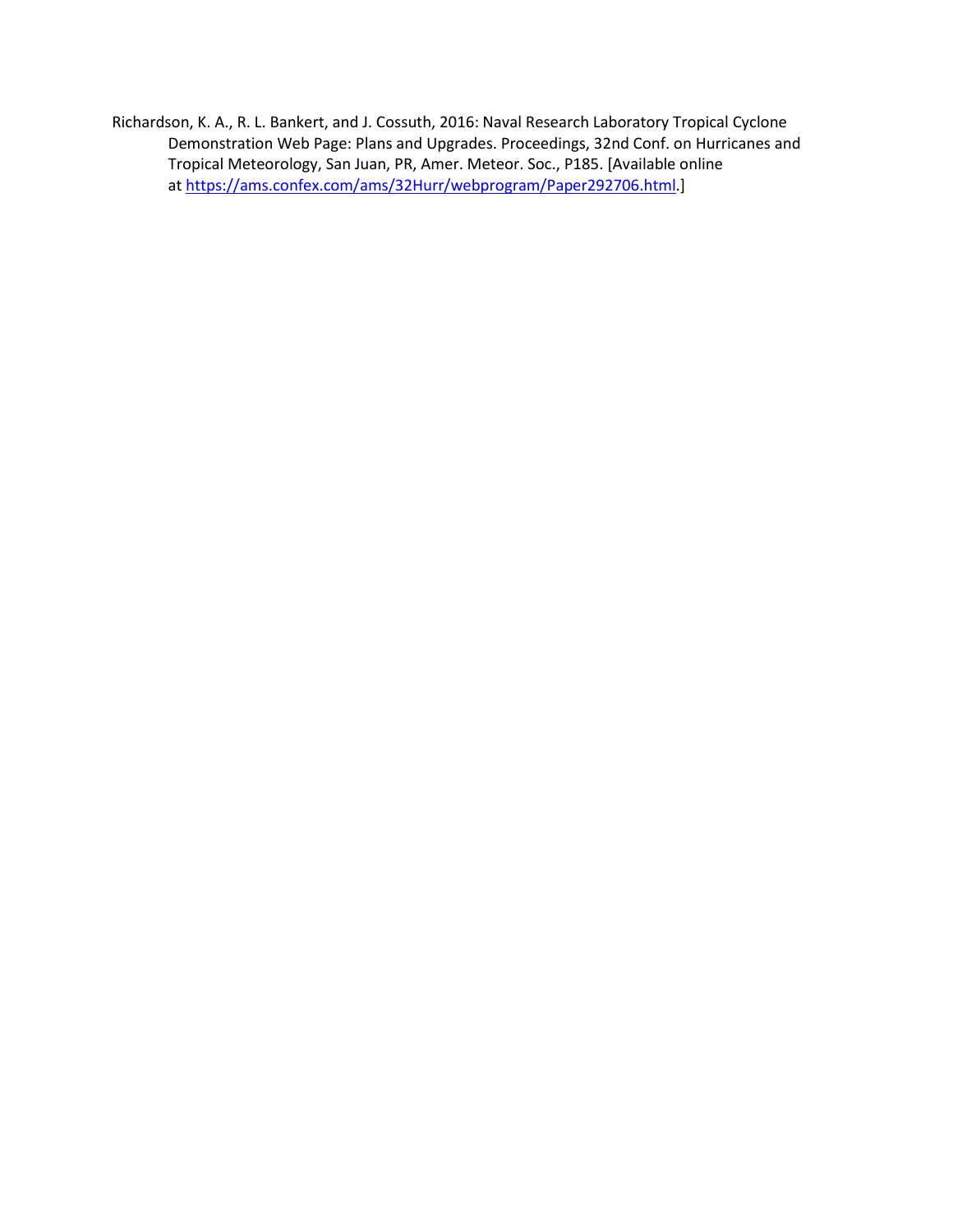

Figure 1: Selected historical passive microwave images of Atlantic Hurricane Katrina (2005) after being processed through our standardization analysis (recalibrated to 89 GHz, bi-cubic spline interpolation, and recentered using CIMSS ARCHER) and plotted in a prototype graphic in python.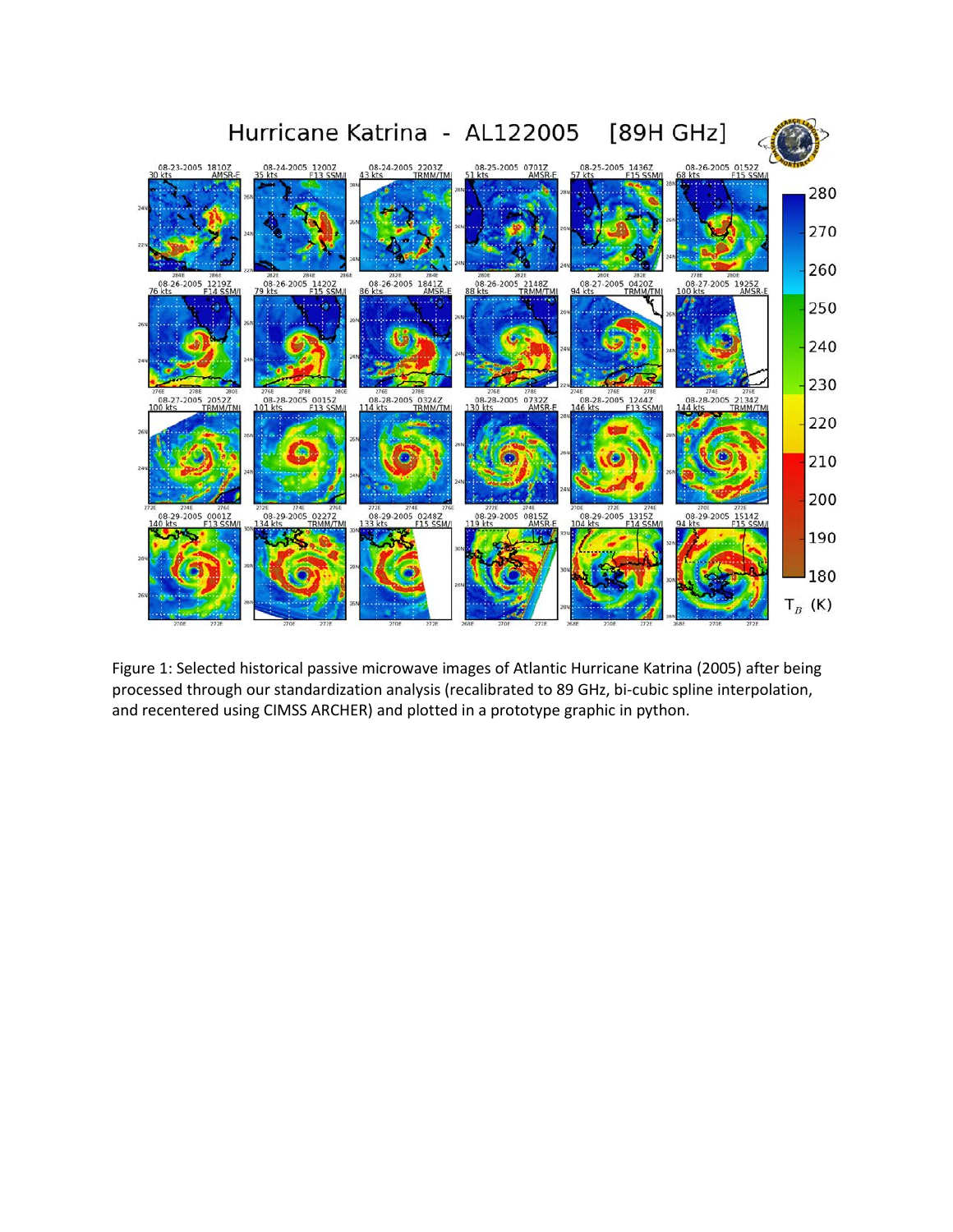

Figure 2: Example test case of new processing and visualization using an AMSR-2 overpass of East Pacific Tropical Storm Andres (2015). Upper panels show the 89 GHz ice scattering channel using the current color table (left) and new color table and range test (right). Bottom panels show the 37 GHz (left) and 18 GHz (right) depictions which emphasize liquid water scattering in the storm structure.